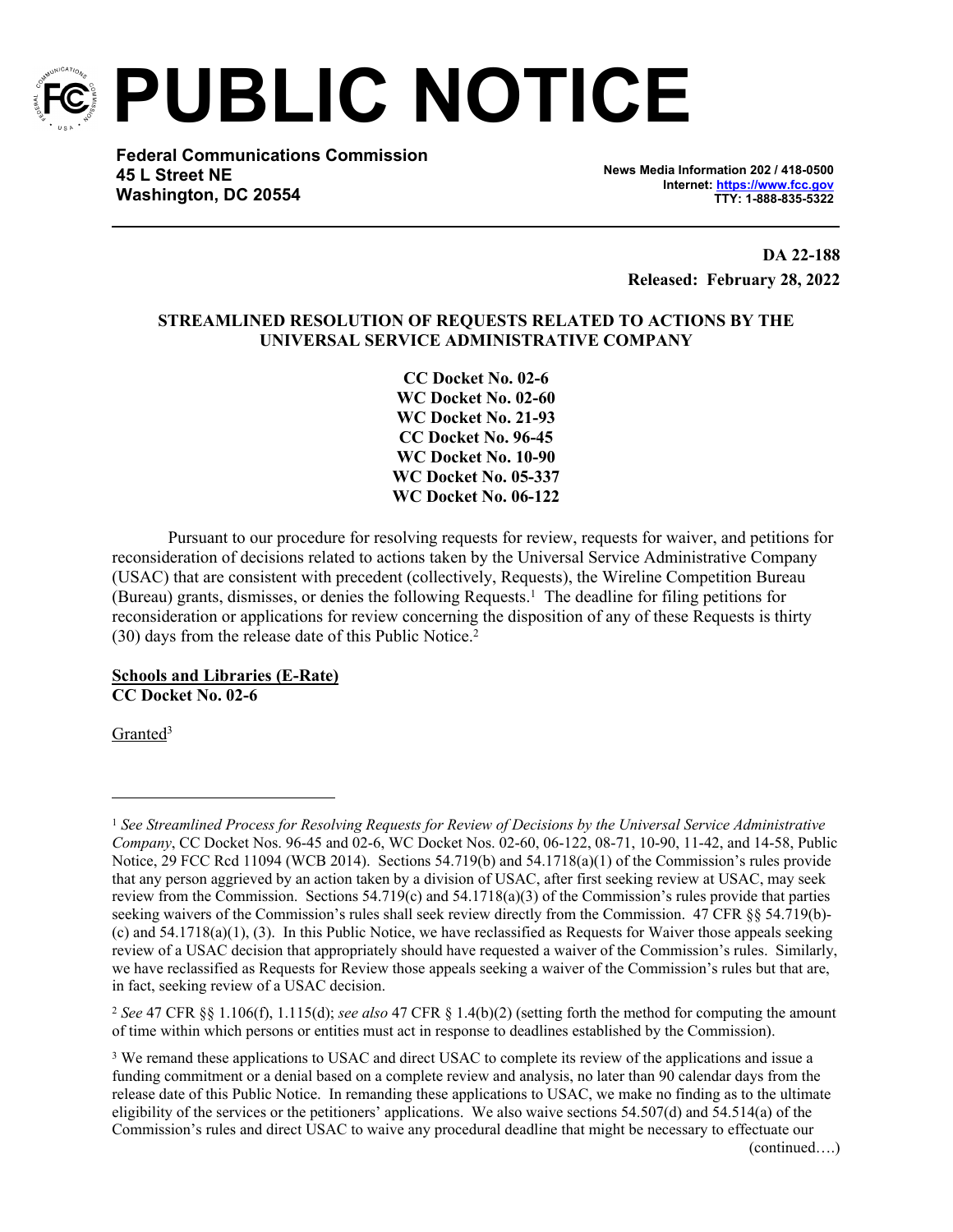*Grant on Reconsideration--Necessary Resources*<sup>4</sup>

Metropolitan Boston Library Network, MA, Application No. 329974, Petition for Reconsideration, CC Docket No. 02-6 (filed Apr. 28, 2021)

## *Ministerial and/or Clerical Errors*<sup>5</sup>

Illinois Department of Innovation and Technology Consortium, IL, Application No. 211021319, Request for Waiver, CC Docket No. 02-6 (filed Jan. 6, 2022, supplemented Feb. 1, 2022)

## *Service Implementation Delay*<sup>6</sup>

North Kansas City Sch. Dist. 74, MO, Application No. 201028234, Request for Waiver, CC Docket No. 02-6 (filed Jan. 31, 2022)

### *Untimely Filed Appeal*<sup>7</sup>

Bethany Community Middle School, NC, Application No. 171043172, Request for Waiver, CC Docket No. 02-6 (filed Jan. 6, 2022)

#### *USAC Decision Issued After Invoice Deadline*<sup>8</sup>

ruling. *See* 47 CFR § 54.507(d) (requiring non-recurring services to be implemented by September 30 following the close of the funding year); 47 CFR § 54.514(a) (codifying the invoice filing deadline).

4 We find special circumstances to justify granting Metropolitan Boston Library Network's (MBLN) petition for reconsideration and we remand its application to USAC for further review. *See, e.g., Requests for Waiver and Review of Decisions of the Universal Service Administrator by Ashtabula Area City Schools et al.; Schools and Libraries Universal Service Support Mechanism*, CC Docket No. 02-6, Order, 28 FCC Rcd 4051, 4052, para. 2 (WCB 2013) (finding special circumstances to justify granting two petitions for reconsideration). In 2009, the Commission provided formal guidance to USAC on situations where USAC finds equipment was not being utilized and whether recovery was required. *See* Letter from Dana R. Shaffer, Chief, Wireline Competition Bureau, FCC, to Scott Barash, Acting Chief Executive Officer, USAC, CC Docket No. 02-6, Letter, 24 FCC Rcd 417 (WCB 2009) (2009 "*Table C" Recovery Issues Letter*). In the letter, the Bureau explained that USAC should not seek recovery in every instance in which it determined the equipment was not utilized. The Bureau noted that, for example, in situations where equipment was not being used due to human resource limitations, but was subsequently installed, recovery would not be warranted. In the instant case, MBLN experienced human resources limitations and did not immediately use the equipment purchased with E-Rate funding. However, once the library filled the vacancies with knowledgeable personnel, it immediately put the equipment to use. We now ask USAC to reassess its recovery action based on our guidance in the "*Table C" Recovery Issues Letter* regarding recovery when equipment was not utilized. In remanding this application to USAC, we make no finding regarding the underlying issue in this petition and remand the application to USAC to make a final determination. *See supra* note 3.

<sup>5</sup> *See*, *e.g*., *Requests for Review of Decisions of the Universal Service Administrator by Archer Public Library et al.; Schools and Libraries Universal Service Support Mechanism*, CC Docket No. 02-6, Order, 23 FCC Rcd 15518, 15521, n.19 (WCB 2008) (allowing applicant to also correct a pre-discount price to conform to the price on the source document on its FCC Form 471).

<sup>6</sup> *See, e.g.*, *Request for Review/Waiver of the Decision of the Universal Service Administrator by Accelerated Charter et al.; Schools and Libraries Universal Service Support Mechanism,* CC Docket No. 02-6, Order, 29 FCC Rcd 13652, 13652-53, para. 2 (WCB 2014) (allowing extensions of the service implementation deadline when applicants demonstrated they were unable to timely complete implementation for reasons beyond the service providers' control and made significant efforts to secure the necessary extensions).

<sup>7</sup> *See, e.g.*, *Requests for Review and/or Waiver of Decisions of the Universal Service Administrator by ABC Unified School District et al.; Schools and Libraries Universal Service Support Mechanism*, CC Docket No. 02-6, Order, 26 FCC Rcd 11019, para. 2 (WCB 2011) (granting waivers of the appeal filing deadline because the parties submitted their appeals within a reasonable period of time after receiving actual notice of USAC's adverse decision); 47 CFR § 54.720(a), (b). We make no finding on the underlying issues in this appeal and remand this application back to USAC to make a final determination on the merits. *See supra* note 3.

<sup>(</sup>Continued from previous page)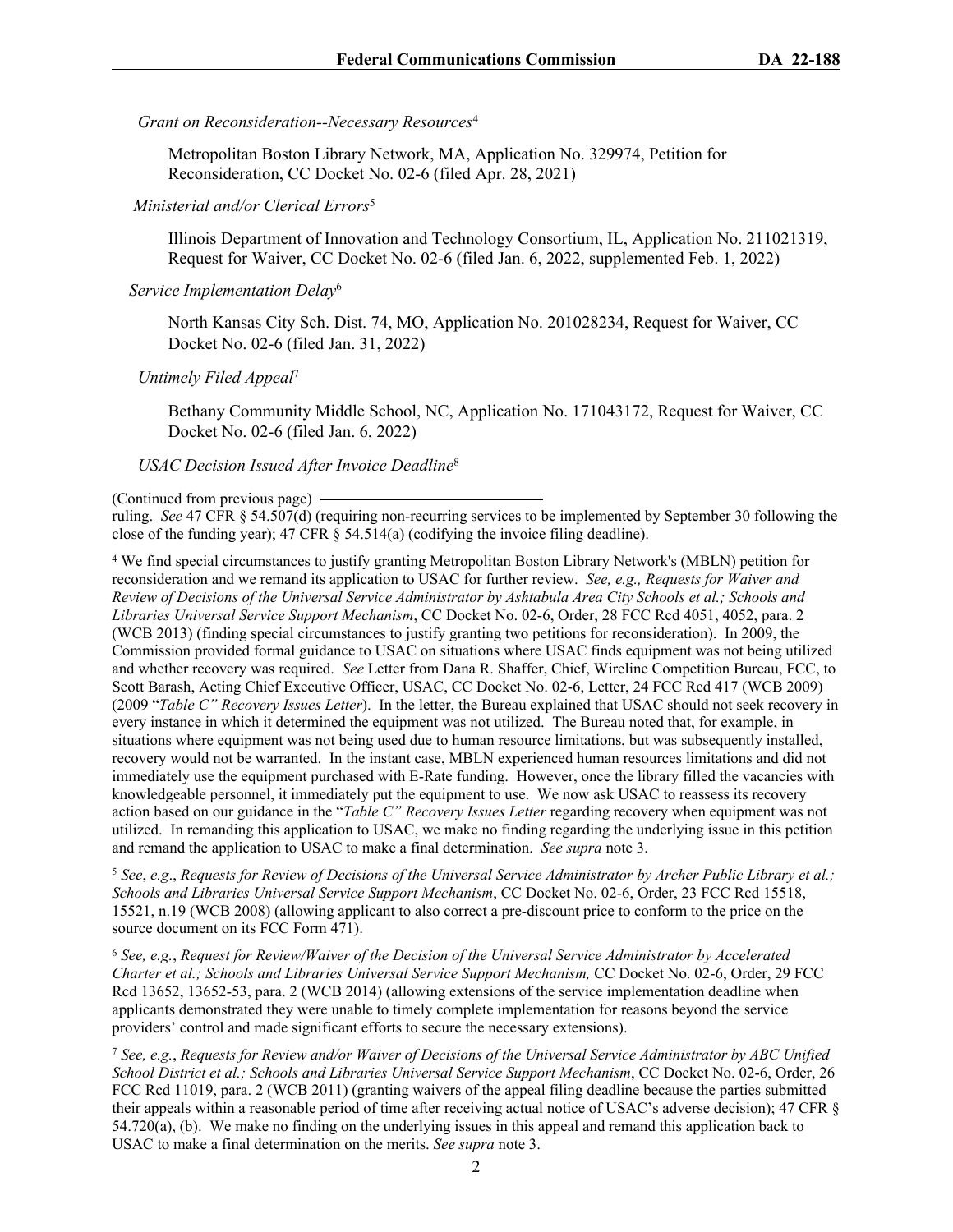Williams Unified School District #2, AZ, Application No. 201040996, Request for Waiver, CC Docket No. 02-6 (filed Dec. 1, 2021)

## Denied

## *Invoice Deadline Extension*<sup>9</sup>

Bayfield School District, WI, Application No. 201031660, Request for Waiver, CC Docket No. 02-6 (filed Dec. 3, 2021)

DeLaSalle High School, MN, Application No. 201040940, Request for Waiver, CC Docket No. 02-6 (filed Dec. 23, 2021)

La Vega Independent School District, TX, Application Nos. 201033729, 201034464, Request for Waiver, CC Docket No. 02-6 (filed Jan. 18, 2022)

Midland Park Public Schools, NJ, Application No. 201043030, Request for Waiver, CC Docket No. 02-6 (filed Dec. 2, 2021)

Our Lady of Angeles Regional Catholic School, PA, Application No. 201034725, Request for Waiver, CC Docket No. 02-6 (filed Dec. 7, 2021)

Portales Public Library, NM, Application No. 201044137, Request for Waiver, CC Docket No 02-6 (filed Oct. 29, 2021)

*Untimely Filed Appeals or Waiver Requests*<sup>10</sup>

Chautauqua Cattaraugus Library System, NY, Application No. 201037428, Request for Waiver, CC Docket No. 02-6 (filed Jan. 20, 2022)

The Foundation for Hispanic Education, CA, Application No. 211037452, Request for Waiver, CC Docket No. 02-6 (filed Jan. 3, 2022)

# **Emergency Connectivity Fund**

(Continued from previous page)

<sup>8</sup> *See Modernizing the E-rate Program for Schools and Libraries*, WC Docket No. 13-184, Order, 35 FCC Rcd 14426, 14431, para. 15 (2020) (authorizing the Bureau to grant a waiver in instances where a program participant was unable to timely submit an invoice because they were awaiting a post-commitment decision from USAC, or received a decision approving a post-commitment request or granting an appeal of a previously denied or reduced funding request after the invoice filing deadline had passed).

<sup>9</sup> *See, e.g.*, *Requests for Waiver of Decisions of the Universal Service Administrator by Ada School District et al.; Schools and Libraries Universal Service Support Mechanism*, CC Docket No. 02-6, Order, 31 FCC Rcd 3834, 3836, para. 8 (WCB 2016) (denying requests for waiver of the Commission's invoice filing deadline rule for petitioners that failed to demonstrate extraordinary circumstances justifying a waiver); *see also Modernizing the E-rate Program for Schools and Libraries*, WC Docket No. 13-184, Order and Further Notice of Proposed Rulemaking, 29 FCC Rcd 8870, 8966, para. 240 (2014) (establishing that it is generally not in the public interest to waive the Commission's invoice filing deadline rules absent extraordinary circumstances); 47 CFR § 54.514.

<sup>10</sup> *See, e.g*., *Requests for Review of Decisions of the Universal Service Administrator by Agra Public Schools I-134 et al.; Schools and Libraries Universal Service Support Mechanism*, CC Docket No. 02-6, Order, 25 FCC Rcd 5684 (WCB 2010); *Requests for Waiver or Review of Decisions of the Universal Service Administrator by Bound Brook School District et al.; Schools and Libraries Universal Service Support Mechanism*, CC Docket No. 02-6, Order, 29 FCC Rcd 5823 (WCB 2014) (denying requests for review and/or waiver on the grounds that the petitioners failed to (1) submit their appeals either to the Commission or to USAC within 60 days; or failed to submit their waiver requests to the Commission within 60 days as required by the Commission's rules; and (2) did not show special circumstances required for the Commission to waive the appeal/waiver filing deadline rule).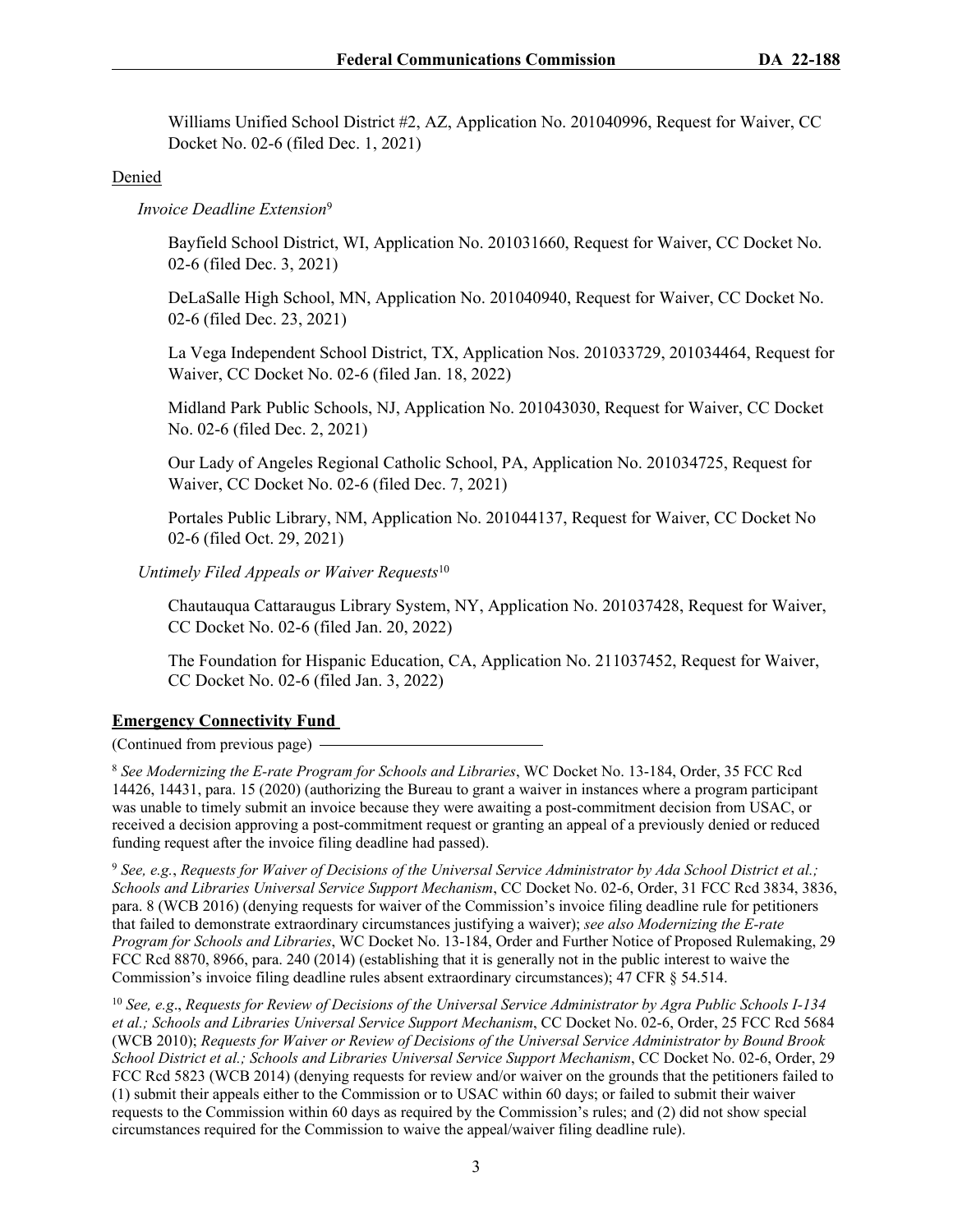### **WC Docket No. 21-93**

Granted

 *Late-Filed ECF FCC Form 471 Applications – Filed Within 14 Days of the Close of the Window*<sup>11</sup>

Almira School District, WA, Application No. ECF222120991, Request for Waiver, WC Docket No. 21-93 (filed Oct. 21, 2021)

AnNoor Academy, NJ, Application No. ECF222120990, Request for Waiver, WC Docket No. 21-93 (filed Oct. 15, 2021)

Audubon Library System, LA, Application No. ECF222121003, Request for Waiver, WC Docket No. 21-93 (filed Oct. 21, 2021)

Cecil County Public School District, MD, Application No. ECF222121020, Request for Waiver, WC Docket No. 21-93 (filed Oct. 27, 2021)

Centerville Comm School District, IA, Application No. ECF222119754, Request for Waiver, WC Docket No. 21-93 (filed Oct. 20, 2021)

Cheder Lubavitch Arizona, AZ, Application Nos. ECF222120977, ECF222120994, Request for Waiver, WC Docket No. 21-93 (filed Nov. 9, 2021)

DeLaSalle High School, MN, Application No. ECF222118988, Request for Waiver, WC Docket No. 21-93 (filed Oct. 18, 2021)

Everman Independent School District, TX, Application No. ECF222120980, Request for Waiver, WC Docket No. 21-93 (filed Oct. 22, 2021)

First Mesa Elementary School, AZ, Application No. ECF222120981, Request for Waiver, WC Docket No. 21-93 (filed Oct. 18, 2021)

Fortune School, CA, Application No. ECF222120936, Request for Waiver, WC Docket No. 21- 93 (filed Oct. 14, 2021)

Fullerton Elementary School District, CA, Application No. ECF222118564, Request for Waiver, WC Docket No. 21-93 (filed Dec. 3, 2021)

Jefferson Central School District, NY, Application No. ECF222121008, Request for Waiver, WC Docket No. 21-93 (filed Nov. 16, 2021)

New City School, MO, Application No. ECF222121019, Request for Waiver, WC Docket No. 21-93 (filed Oct. 27, 2021)

<sup>11</sup> *See, e.g.*, *Requests for Waiver and Review of Decisions of the Universal Service Administrator by Academy of Math and Science et al.; Schools and Libraries Universal Service Support Mechanism*, CC Docket No. 02-6, Order, 25 FCC Rcd 9256, 9259, para. 8 (2010) (finding special circumstances existed to justify granting waiver requests where, for example, petitioners filed their FCC Forms 471 within 14 days of the application filing window deadline). Consistent with the Commission's decision to adopt the similar appeal and waiver rules that govern all of the Universal Service Programs, including the E-Rate Program, and to leverage existing E-Rate processes and forms in the Emergency Connectivity Fund Program, we now rely on E-Rate program precedent to resolve petitions for waiver of the Emergency Connectivity Fund Program application filing deadline. *See Establishing the Emergency Connectivity Fund to Close the Homework Gap*, WC Docket No. 21-93, Report and Order, 36 FCC Rcd 8696, 8740, 8746, paras. 90, 107 (2021).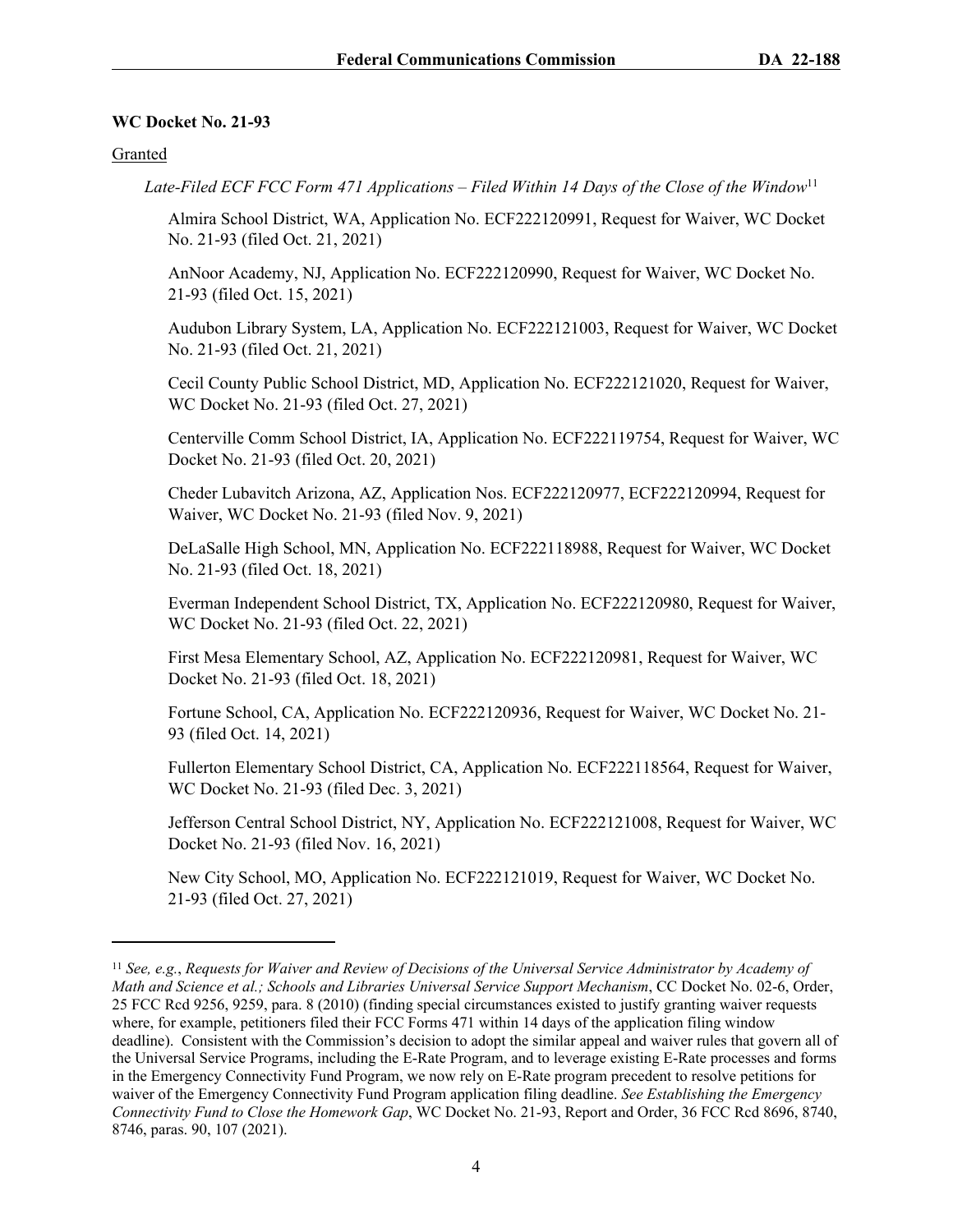Peridot – Our Savior's Lutheran School, AZ, Application Nos. ECF222121000, ECF222121002, Request for Waiver, WC Docket No. 21-93 (filed Oct. 27, 2021)

Pleasant Valley School District, PA, Application No. ECF222121009, Request for Waiver, WC Docket No. 21-93 (filed Oct. 22, 2021)

Red Bank School District, NJ, Application No. ECF222117547, Request for Waiver, CC Docket No. 02-6, WC Docket No. 21-93 (filed Oct. 22, 2021)

Sacred Heart Schools, KY, Application No. ECF222121027, Request for Waiver, WC Docket No. 21-93 (filed Nov. 15, 2021)

St. Stephen Lutheran School, WI, Application No. ECF222121018, Request for Waiver, WC Docket No. 21-93 (filed Nov. 1, 2021)

Taylor School District, MI, Application No. ECF222121015, Request for Waiver, CC Docket No. 02-6 (filed Oct. 26, 2021)

Thomas County Schools, GA, Application No. ECF222116557, Request for Waiver, WC Docket No. 21-93 (filed Nov. 15, 2021)

Warren Consolidated Schools, MI, Application No. ECF222121014, Request for Waiver, CC Docket No. 02-6 (filed Oct. 26, 2021)

Waukee Community School District, IA, Application No. ECF222118244, Request for Waiver, WC Docket No. 21-93 (filed Oct. 18, 2021)

 *Late-Filed ECF FCC Form 471 Applications –Application Filed More than 30 Days Late*<sup>12</sup>

Auglaize County Pub Dist Lib, OH, Application No. ECF222121050, Request for Waiver, WC Docket No. 21-93 (filed Nov. 9, 2021)

California Area School District, PA, Application No. ECF222121051, Request for Waiver, WC Docket No. 21-93 (filed Nov. 11, 2021)

Harrison County Library System, MS, Application Nos. ECF222121140, ECF222121141, Request for Waiver, WC Docket No. 21-93 (filed Oct. 27, 2021)

Magen Israel Gan Israel Elementary, NY, Application No. ECF222121032, Request for Waiver, WC Docket No. 21-93 (filed Oct. 29, 2021)

<sup>12</sup> *See, e.g.*, *Requests for Waiver and Review of Decisions of the Universal Service Administrator by Agri-Business Child Development et al.*; *Schools and Libraries Universal Service Support Mechanism*, CC Docket No. 02-6, Order, 35 FCC Rcd 8278, 8280, para. 7 (WCB 2020) (*Agri-Business Child Development Order*) (finding good cause to waive the FCC Form 471 application filing window deadline for applicants impacted by the coronavirus (COVID-19) pandemic that requested a waiver of the filing deadline and submitted their applications within 60 days of the close of the filing window); *see also Streamlined Resolution of Requests Related to Actions by the Universal Service Administrative Company*, CC Docket No. 02-6, WC Docket Nos. 02-60, 06-122, Public Notice, 35 FCC Rcd 9927, 9931 n.13 (WCB 2021) (finding good cause to extend the waiver standard set out in the *Agri-Business Child Development Order* to applicants who filed their applications within 99 days of the funding year 2020 FCC Form 471 application filing window deadline); *Streamlined Resolution of Requests Related to Actions by the Universal Service Administrative Company*, CC Docket No. 02-6, WC Docket No. 06-122, Public Notice, DA 21-745, at 3 n.7 (WCB June 30, 2021) (extending the *Agri-Business Child Development Order* waiver standard to E-Rate funding year 2021 applicants).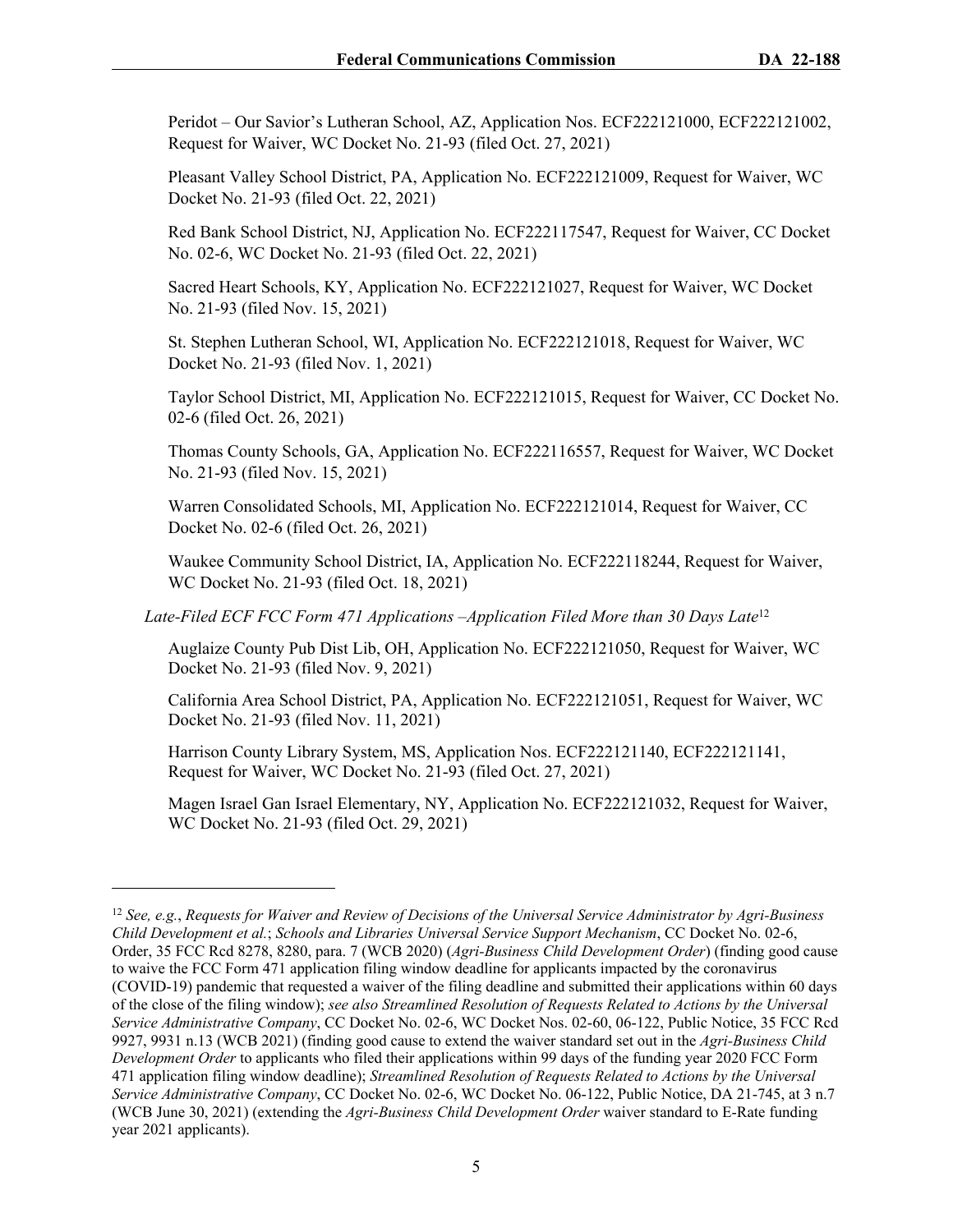Promise Community School, TX, Application No. ECF222121058, Request for Waiver, WC Docket No. 21-93 (filed Oct. 26, 2021)

San Diego Jewish Academy, CA, Application No. ECF222121024, Request for Waiver, WC Docket No. 21-93 (filed Nov. 15, 2021)

Schiller Park School District 81, IL, Application No. ECF222121053, Request for Waiver, WC Docket No. 21-93 (filed Nov. 10, 2021)

St. Pius X Catholic School, MO, Application No. ECF222121041, Request for Waiver, WC Docket No. 21-93 (filed Nov. 4, 2021)

Watertown School District, MA, Application No. ECF222121059, Request for Waiver, WC Docket No. 21-93 (filed Nov. 12, 2021)

Winchester Christian Academy, TN, Application No. ECF222121055, Request for Waiver, WC Docket No. 21-93 (filed Nov. 11, 2021)

Yakama Nation Library, WA, Application No. ECF222121139, Request for Waiver, WC Docket No. 21-93 (filed Oct. 13, 2021)<sup>13</sup>

#### **Rural Health Care Program WC Docket No. 02-60**

#### Granted

*Waiver of the Invoice Filing Deadline—Sua Sponte Waiver<sup>14</sup>*

New England Telehealth Consortium, ME, *Sua Sponte* Waiver, WC Docket No. 02-60, Funding Request No. 19208211

Variety Care, Inc., OK, *Sua Sponte* Waiver, WC Docket No. 02-60, Funding Request No. 19216231

Kansas Health-E Broadband Consortium, KS, *Sua Sponte* Waiver, WC Docket No. 02-60, Funding Request No. 19643081

Audrain Medical Center – Mexico Internal Medicine, MO, *Sua Sponte* Waiver, WC Docket No. 02-60, Funding Request No. 19651641

Northeast Missouri Family Health Clinic – Milan, MO, Sua Sponte Waiver, WC Docket No. 02- 60, Funding Request No. 19485031

<sup>13</sup> We grant Yakama Nation Library's waiver request for Application No. ECF222121139 in this Public Notice. We also note that if parties have other pending requests for waiver of the Emergency Connectivity Fund Program application filing deadline, those requests remain pending and are not addressed in this Public Notice.

<sup>14</sup> *See Rural Health Care Support Mechanism*, WC Docket No. 02-60, Order, 35 FCC Rcd 1986, 1994 (WCB 2020) (*Funding Year 2018 Invoice Waiver Order*); *Rural Health Care Support Mechanism*, WC Docket No. 02-60, Order, 32 FCC Rcd 5065, 5065-66, paras. 2, 4 (WCB 2017) (*Funding Year 2016 Invoice Waiver Order*) (granting a waiver sua sponte of the invoice filing deadline when the deadline had already passed at the time that health care providers received USAC's decision, which made compliance with program rules impossible). We waive the petitioners' invoice filing deadlines and allow 180 days from the later of the release date of this Public Notice or the issuance date of a funding commitment letter (FCL) to file the invoices with USAC.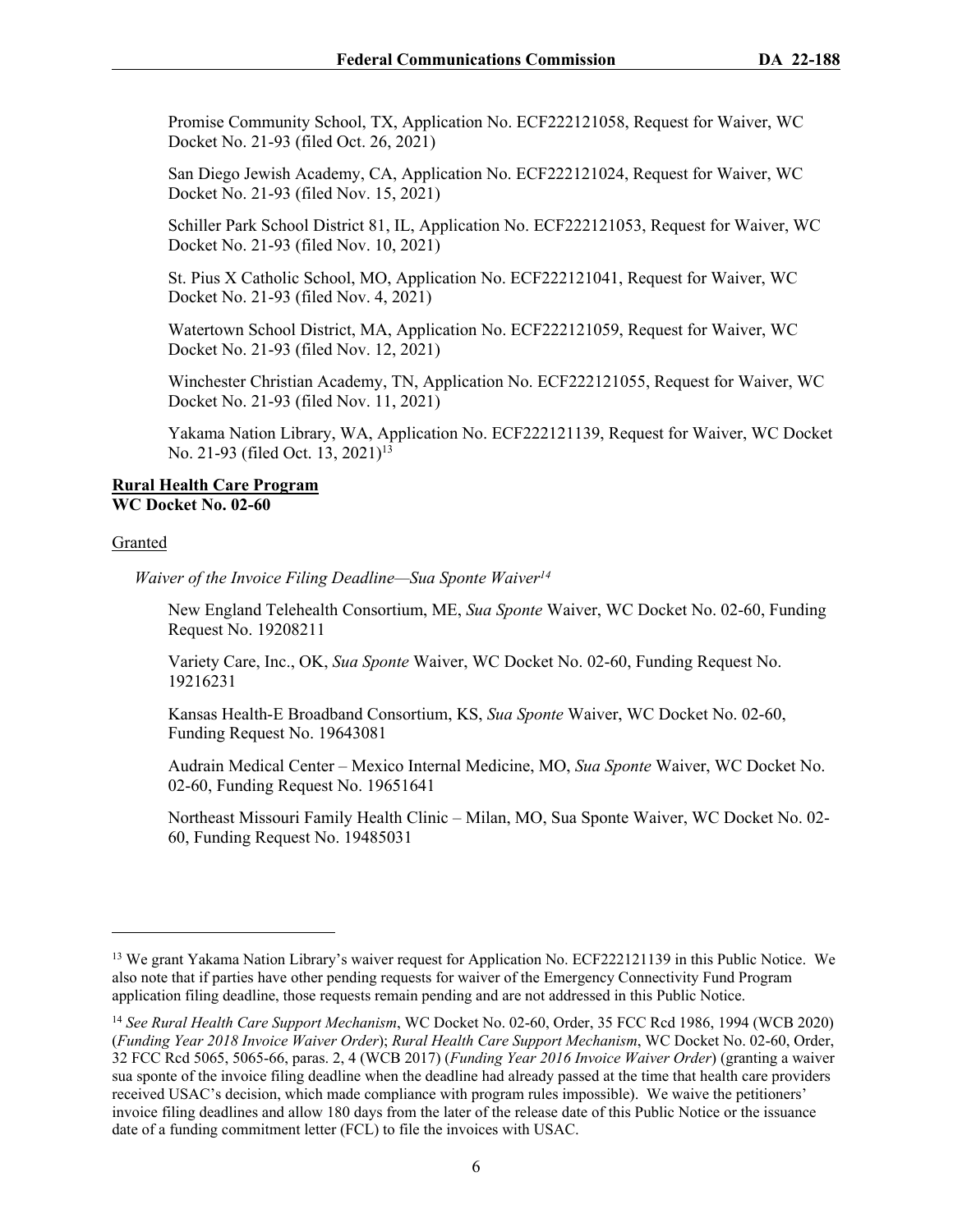# **Connect America Fund WC Docket Nos. 10-90, 05-337, CC Docket No. 96-45**

## Granted

*Late Annual State Filing Certification Waiver Request*<sup>15</sup>

Inventive Wireless of Nebraska, LLC dba Vistabeam, Petition for Waiver, CC Docket No. 96-45, WC Docket No. 14-58 (filed Aug. 11, 2021)

## **Contribution Methodology WC Docket No. 06-122**

## Granted

*Request for Waiver of Form 499-Q Filing Deadline Due to Coronavirus (COVID-19)*<sup>16</sup>

Express Connect Conferencing, LLC, Request for Waiver of Form 499-Q Filing Deadline, WC Docket No. 06-122 (filed Jan. 21, 2022)

## Denied in Part, Remanded in Part

Late 499-A Filing Fee Waiver Request<sup>17</sup>

System Won, Inc., Request for Waiver of FCC Form 499-A Late Filing Fee, WC Docket No. 06- 122 (filed Nov. 23, 2021)

<sup>15</sup> *See, e.g.*, *Streamline Resolution of Requests Related to Actions by the Universal Service Administrative Company*, CC Docket No. 02-6 et al.*,* Public Notice, 33 FCC Rcd 7401 (WCB 2018) (granting a petition for waiver when a missed filing deadline was due to the state commission omitting the petitioner from its certification); *Petition for Waiver of Universal Serv. High-Cost Filing Deadline, Fed.-State Joint Bd. on Universal Serv., CTC Telecom, Inc. d/b/a Snake River PCS Petition for Waiver of Deadline in 47 C.F.R.* § *54.314(d)(6)*, WC Docket No. 08-71, 25 FCC Rcd 7242, 7244, para. 5 (WCB 2010) (granting a petition for waiver when a missed filing deadline was due to state commission action, as opposed to actions of the carrier).

<sup>16</sup> 47 CFR § 54.713(c). *See, e.g.*, *Schools and Libraries Universal Support Mechanism et al.*, CC Docket No. 02-6, WC Docket No. 02-60, WC Docket No. 11-42, WC Docket No. 06-122, Order, 32 FCC Rcd 7456, 7461-63, paras. 17-21 (WCB 2017) (finding good cause to waive certain rules and deadlines for contributors whose operations were substantially impacted by hurricanes and thus prevented from meeting filing deadlines).

<sup>17</sup> 47 CFR § 54.713. *See, e.g., Universal Service Contribution Methodology; Request for Review of a Decision of the Universal Service Administrator and Request for Waiver by BelWave Communications,* WC Docket No. 06-122, Order, 27 FCC Rcd 11176 (WCB 2012); *Universal Service Contribution Methodology; Request for Review of Decisions of the Universal Service Administrator and Request for Waiver by BCG, Inc. et al.,* WC Docket No. 06- 122, Order, DA 11-864 (WCB 2011) (both finding that petitioners' claims that they were unaware of their filing obligation did not warrant waiver of the Form 499-A filing deadline and associated late fees). While we find that the facts do not warrant a waiver of late fees for failure to file between 2016-2018, we remand the matter back to USAC to reconsider whether any of the issues raised by petitioner regarding its communications with USAC during the timeframe between 2019-2021 with respect to the 2016-2018 filings amount to USAC error and direct USAC to recalculate the late fees for those years accordingly.

<sup>18</sup> 47 CFR § 54.713. *See, e.g., Universal Service Contribution Methodology; Request for Review of a Decision of the Universal Service Administrator and Request for Waiver by BelWave Communications,* WC Docket No. 06-122, (continued….)